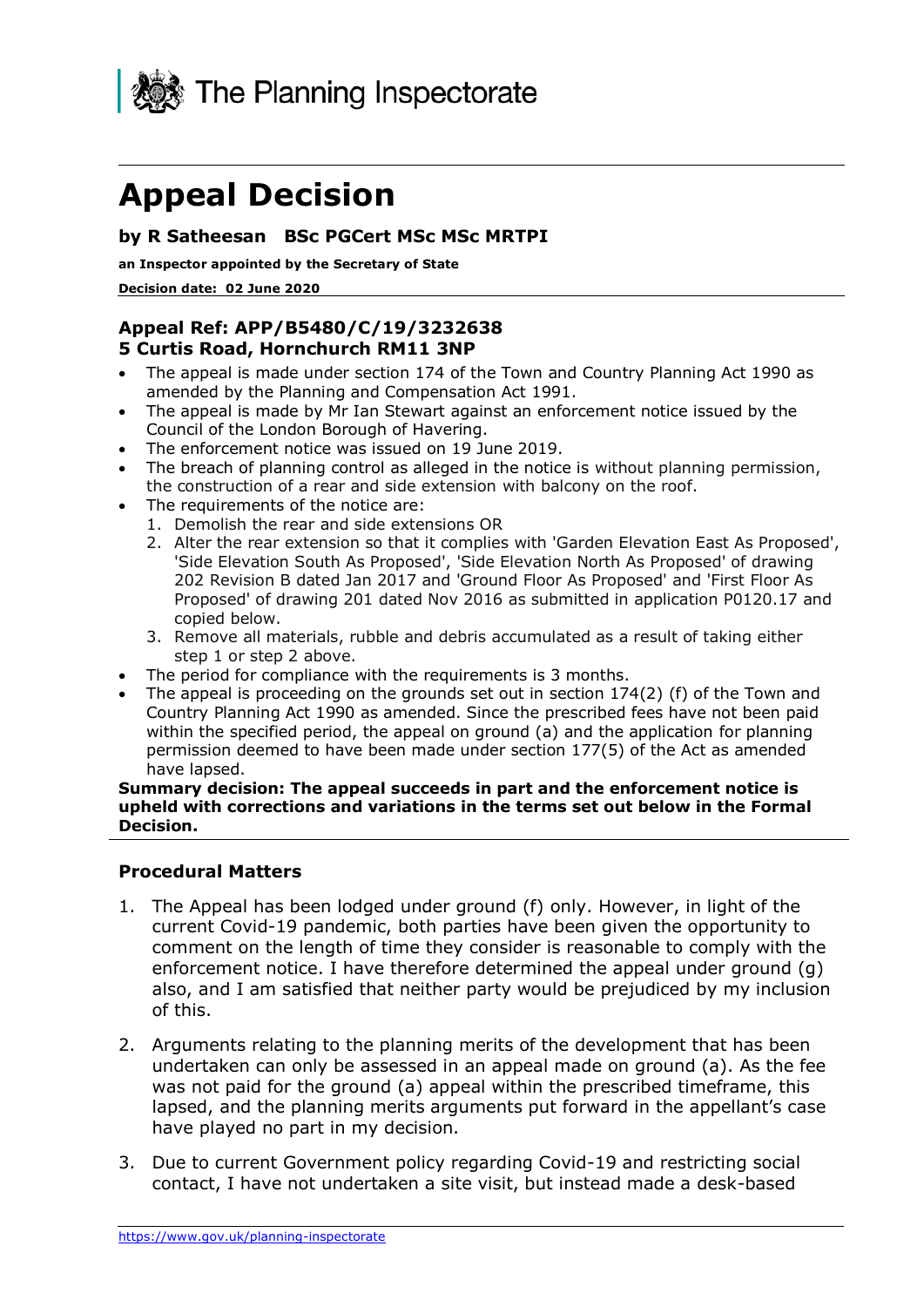assessment to determine the current appeal, which relates solely to the appeal ground (a) appeal and I am not considering the planning merits of the development. As both parties have been provided the opportunity to comment, I am satisfied that neither party would be prejudiced by this. on grounds (f) and (g). This is considered appropriate given that there is no

 4. The second requirement of the notice, under section 5 (What you are required to do) is poorly worded, in so far as it should precisely match the allegation. The allegation refers to a "rear and side extension", whereas, the second requirement states "Alter the rear extension…". It should therefore state "Alter the rear and side extension". My understanding of the notice is not affected by this minor error, and nothing within the appellant's submissions indicates to me that it has been misunderstood by them as a result. Therefore, I consider that a correction is necessary which can be achieved by using my powers under s176(1)(a) of the Act without causing injustice.

# **The appeal on Ground (f)**

- 5. The appeal on this ground is "that the steps required by the notice to be taken, or the activities required by the notice to cease, exceed what is necessary to remedy any breach of planning control which may be constituted by those matters (i.e. the matters alleged in the notice) or, as the case may be, to remedy any injury to amenity which has been caused by any such breach".
- previous planning permission he has stated that the development was commenced and I have no evidence to indicate that it could not be completed as approved, even if some elements may not adhere to the building 6. Although the appellant draws attention to some impracticalities with the regulations.
- 7. The appellant states that the reference to "height, mass and bulk" are not suitable reasons for taking enforcement action and any potential privacy issue resulting from the use of the flat roof as a balcony could be addressed by altering the French doors so that they are inward opening only and installing a 1100mm high balustrade around the doors, to prevent access onto the flat roof. It is also stated that this could be secured by condition. However, given that a ground (a) appeal has lapsed, I cannot assess the planning merits of the case, and cannot therefore impose the suggested planning conditions. I must take the notice at face value, which has been issued to remedy the breach of planning control. That would not be achieved by the steps outlined by the appellant, as it would not overcome the breach of planning control and planning permission would still be required.
- 8. There are no lesser steps drawn to my attention or any obvious alternative that would remedy the breach of planning control which is the purpose of the notice.
- 9. On this basis, the Ground (f) appeal fails.

## **The appeal on Ground (g)**

 10. This ground of appeal is that the time given to comply with the notice is too short. The period for compliance stated in the Enforcement Notice is 3 months. However, the time for completing the requirements should be what is reasonably considered necessary to complete the requirements. In light of Government policy regarding Covid-19 and restriction of social contact, I